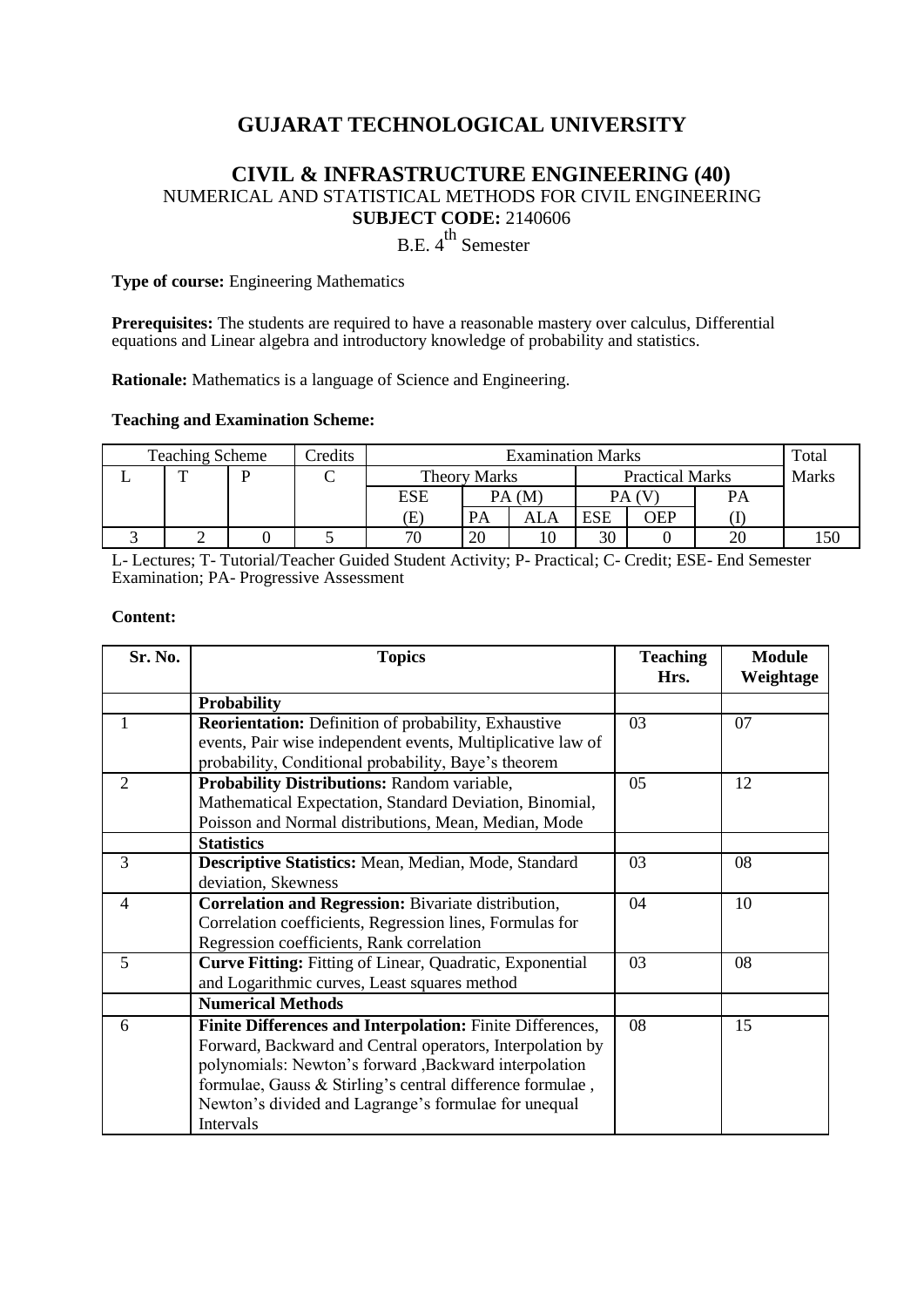|    | <b>Numerical Integration:</b> Newton-Cotes formula,<br>Trapezoidal and Simpson's formulae, error formulae,<br>Gaussian quadrature formulae                                   | 03 | 08 |
|----|------------------------------------------------------------------------------------------------------------------------------------------------------------------------------|----|----|
| 8  | <b>Solution of a System of Linear Equations: Gauss</b><br>elimination, partial pivoting, Gauss-Jacobi and Gauss-<br>Seidel methods                                           | 03 | 07 |
| Q  | <b>Roots of Algebraic and Transcendental Equations:</b><br>Bisection, false position, Secant and Newton-Raphson<br>methods, Rate of convergence                              | 04 | 10 |
| 10 | <b>Numerical solution of Ordinary Differential Equations:</b><br>Taylor series method, Euler method, Runge-Kutta method<br>of order four, Milne's Predictor-Corrector method | 06 | 15 |

### **Suggested Specification table with Marks (Theory):**

| <b>Distribution of Theory Marks</b> |       |                     |          |         |  |  |  |
|-------------------------------------|-------|---------------------|----------|---------|--|--|--|
| Level                               | ∟evel | A Level             | N Level  | E Level |  |  |  |
|                                     |       | $\mathcal{L}$<br>ZU | oc<br>ΖU | ັ       |  |  |  |

#### **Legends: R: Remembrance; U: Understanding; A: Application, N: Analyze and E: Evaluate and above Levels (Revised Bloom's Taxonomy)**

Note: This specification table shall be treated as a general guideline for students and teachers. The actual distribution of marks in the question paper may vary slightly from above table

#### **Reference Books: Reference Books:**

- 1. E. Kreyszig, Advanced Engineering Mathematics( $8^{th}$  Edition), John Wiley (1999)
- 2. S. D. Conte and Carl de Boor, Elementary Numerical Analysis-An Algorithmic Approach  $(3^{\text{rd}})$  Edition), McGraw-Hill, 1980
- 3. C.E. Froberg, Introduction to Numerical Analysis  $(2^{nd}$  Edition), Addison-Wesley, 1981
- 4. Gerald C. F. and Wheatley P.O., Applied Numerical Analysis (5<sup>th</sup> Edition), Addison-Wesley, Singapore, 1998
- 5. [Johnson Richard A.,](http://www.amazon.in/s/ref=dp_byline_sr_book_1?ie=UTF8&field-author=Johnson+Richard+A.&search-alias=stripbooks) Miller and Freund's Probability and Statistics (8<sup>th</sup> Edition) , PHI.
- 6.  $S.C<sub>th</sub><sup>7</sup>$  Gupta and V. K. Kapoor, Fundamentals of Mathematical Statistics  $(11^{th}$  Edition), Sultan Chand & Sons.

## **Course Outcomes:**

After learning the course the students should be able to :

- o Understand and apply the basic concepts of probability, random variables, probability distribution.
- o Use statistical methodology and tools in the engineering problem solving process.
- o Compute and interpret descriptive statistics using numerical and graphical techniques
- o Understand the basic concepts of regression and curve fitting
- o Calculate finite differences of tabulated data.
- o use numerical methods to find integration and differentiation
- o find an approximate solution of algebraic equations using appropriate method.